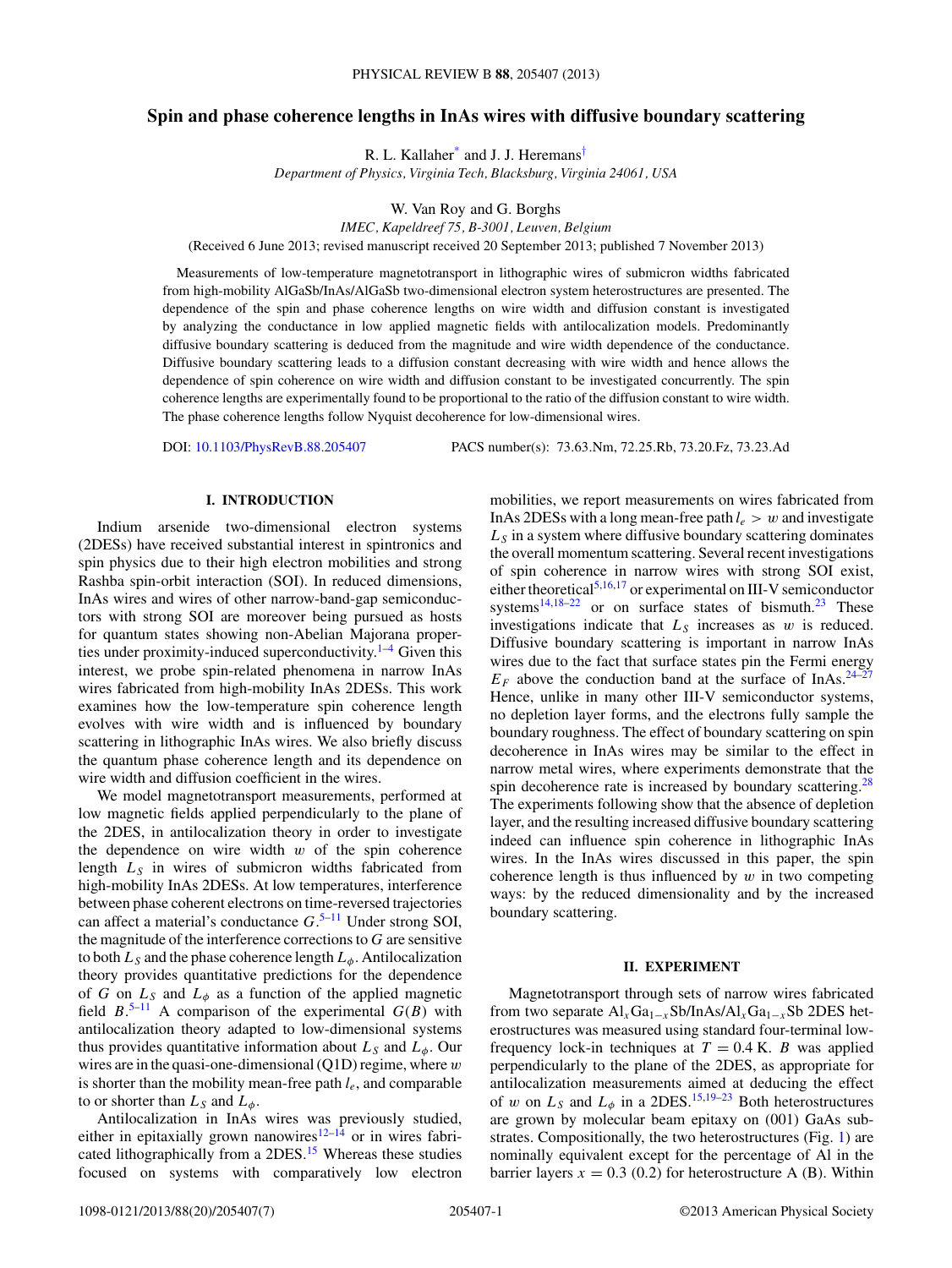<span id="page-1-0"></span>

FIG. 1. Left: Schematic of the Al<sub>*x*</sub>Ga<sub>1−*x*</sub>Sb/InAs/Al<sub>*x*</sub>Ga<sub>1−*x*</sub>Sb</sub> heterostructures. The composition of the buffer layers for heterostructure A ( $x = 0.3$ ) is as follows: 1100 nm Al<sub>0.2</sub>Ga<sub>0.8</sub>Sb/32 nm AlSb/5 nm AlAs/1000 nm GaAs; for heterostructure B  $(x = 0.2)$ the buffer layers lack the AlSb and AlAs layers. The GaSb/AlSb superlattice (S.L.) in both heterostructures consists of 10 periods of 5 nm GaSb/5 nm AlSb. Right: Schematic illustration of a wire set geometry. From the ratio  $d_2/d_1 \approx 0.5$  we estimate the total series contact resistance  $R_c \approx \rho_{2D}$ .

∼15% variability between cooldowns, the results of electrical transport measurements on the unpatterned 2DESs at  $T =$ 0.4 K are tabulated in Table I. Due to stronger confinement, heterostructure A  $(x = 0.3)$  has higher electron density, but lower mobility  $\mu_{2D}$  compared to heterostructure B ( $x = 0.2$ ). Table I contains parameters calculated assuming nonparabolicity, a  $\Gamma$ -point electron effective mass  $m^* = 0.024 m_e$  (with  $m_e$ ) the free-electron mass),  $^{29}$  and a low-T energy gap of 418 meV. The values of the Fermi wavelengths  $\lambda_F$  indicate that between 6 to 39 transverse subbands are expected to be occupied in the wires, and hence effects of transverse quantization can be neglected.

Wire sets were fabricated from each heterostructure using electron-beam lithography and reactive ion etching in a boron trichloride inductively coupled plasma. Each wire set contains 10 parallel wires of identical dimensions: the individual wires have a width *w* and length  $L = 24 \mu$ m. The difference between sets of wires resides in *w* with  $0.17 \mu m \leqslant w \leqslant 0.98 \mu m$ . Here, *w* has been determined through scanning electron microscope (SEM) measurements on prototype wire sets

TABLE I. Transport and quantum well parameters of the unpatterned 2DESs in heterostructures A and B, at  $T = 0.4$  K. Fraction Al in the barriers, *x*; sheet resistance,  $\rho_{2D}$ ; electron density,  $N_S$ ; mobility,  $\mu_{2D}$ ; mobility mean-free path,  $l_e$ ; diffusion constant,  $D_{2D}$ ; Fermi energy,  $E_F$ ; effective mass,  $m^*$ ; Fermi wavelength,  $\lambda_F$ .

|                                           | А    | В     |
|-------------------------------------------|------|-------|
| $\boldsymbol{x}$                          | 0.3  | 0.2   |
| $\rho_{_{2D}}\left(\Omega/\square\right)$ | 42   | 26    |
| $N_S$ (10 <sup>15</sup> m <sup>-2</sup> ) | 9.9  | 6.7   |
| $\mu_{2D}$ (m <sup>2</sup> /Vs)           | 15.0 | 36.0  |
| $l_e$ ( $\mu$ m)                          | 6.43 | 11.2  |
| $D_{2D}$ (m <sup>2</sup> /s)              | 2.39 | 3.65  |
| $E_F$ (meV)                               | 67.9 | 47.6  |
| $m^*/m_e$                                 | 0.10 | 0.084 |
| $\lambda_F$ (nm)                          | 25.2 | 30.6  |

fabricated in the same manner as the wires presented here. We note that, as mentioned previously,  $E_F$  at the surface of InAs is pinned above the conduction band by surface states. $24-27$ Thus, carrier depletion at the edge of the wires is expected to be minimal and the conducting and lithographic widths of the wires are assumed to be equivalent.

The data are presented in terms of conductance per wire  $G \equiv 1/R$ , with *R* denoting the resistance per wire. In order to accurately determine *G*, we estimate, based on device geometry, the effective series contact resistance  $R_c$  due to the contact areas at both ends of the wires (Fig. 1). The centers of the voltage probes are separated from the ends of the wires by a distance  $d_2 \approx 7.5 \ \mu \text{m}$  and the corresponding contact areas have a width  $d_1 \approx 15 \mu m$ . Since the contact areas on both sides of the wires contribute to the total  $R_c$ , we estimate  $R_c = 2(d_2/d_1)\rho_{2D} \approx \rho_{2D}$ , where  $\rho_{2D}$  denotes the sheet resistance of the unpatterned 2DES. From this estimate we determine  $R = (R_T - R_c)/N_p$  where  $R_T$  is the total measured resistance and  $N_p = 10$  is the number of parallel wires in each wire set.

According to the Einstein relation, the classically predicted conductance at *B* = 0 is given by  $G_0 \equiv (w/L)\rho_{2D}^{-1}$  =  $(w/L)2e^2v_0D$  where *D* denotes the wire's diffusion constant and  $v_0$  is the density of states per spin orientation at  $E_F$ . For purely specular boundary scattering, *D* is unchanged from the two-dimensional expression:  $D = D_{2D} = \frac{1}{2} v_F l_e$ , where  $v_F$  represents the Fermi velocity. Thus, specular boundary scattering would for the measured  $G(B = 0) = G(0)$  lead to the simple expression  $G(0) \rightarrow G_0 = (w/L)\rho_{2D}^{-1}$  for all *w*. However, diffusive scattering from the boundaries can reduce *D* in narrow wires. According to the boundary scattering model given in Ref. [30,](#page-5-0) the ratio  $D/D_{2D}$  for purely diffusive boundary scattering in narrow wires is expressed  $\text{as}^{30}$ 

$$
\frac{D}{D_{2D}} = 1 - \frac{4l_e}{\pi w} \int_0^1 x\sqrt{1 - x^2} \left[ 1 - \exp\left( -\frac{w}{x l_e} \right) \right] dx \quad (1)
$$

According to Eq. (1), *D* rapidly drops below  $D_{2D}$  as *w* is reduced below ∼2*le* in narrow wires with diffusive boundary scattering. The actually measured  $G(0)$  as a function of *w* is plotted for both heterostructures in Figs.  $2(a)$  and  $2(b)$ . Using the Einstein relation along with Eq.  $(1)$ , theoretical plots for purely specular and purely diffusive boundary scattering are displayed along with the measured data.

Figure [2](#page-2-0) shows that the measured  $G(0)$  are significantly less than predicted for specular boundary scattering  $[G(0) \rightarrow$  $G_0 = (w/L)\rho_{2D}^{-1}$ . In contrast, accurate predictions of  $G(0)$  can be achieved using Eq. (1). The ratio  $D/D_{2D}$  for the different *w* is experimentally determined from the Einstein relation and the measured values of *G*(0) and  $\rho_{2D}$  [*D*/*D*<sub>2*D*</sub> = *G*(0)*L* $\rho_{2D}/w$ ]. These experimental values of  $D/D_{2D}$  are used throughout the remainder of this work and are displayed and compared with Eq.  $(1)$  in Fig.  $2(c)$ . We note that Eq.  $(1)$  does appear to underestimate  $D/D_{2D}$  for large  $w/l_e$ . The reason for the discrepancy is unknown and is outside the scope of the work presented in this paper. Regardless, since the measured *G*(0) for all *w* are significantly less than predicted assuming entirely specular boundary scattering, we conclude that scattering from the boundaries is, in fact, predominantly diffusive. In terms of the fits to antilocalization theory, the value of *D* and the nature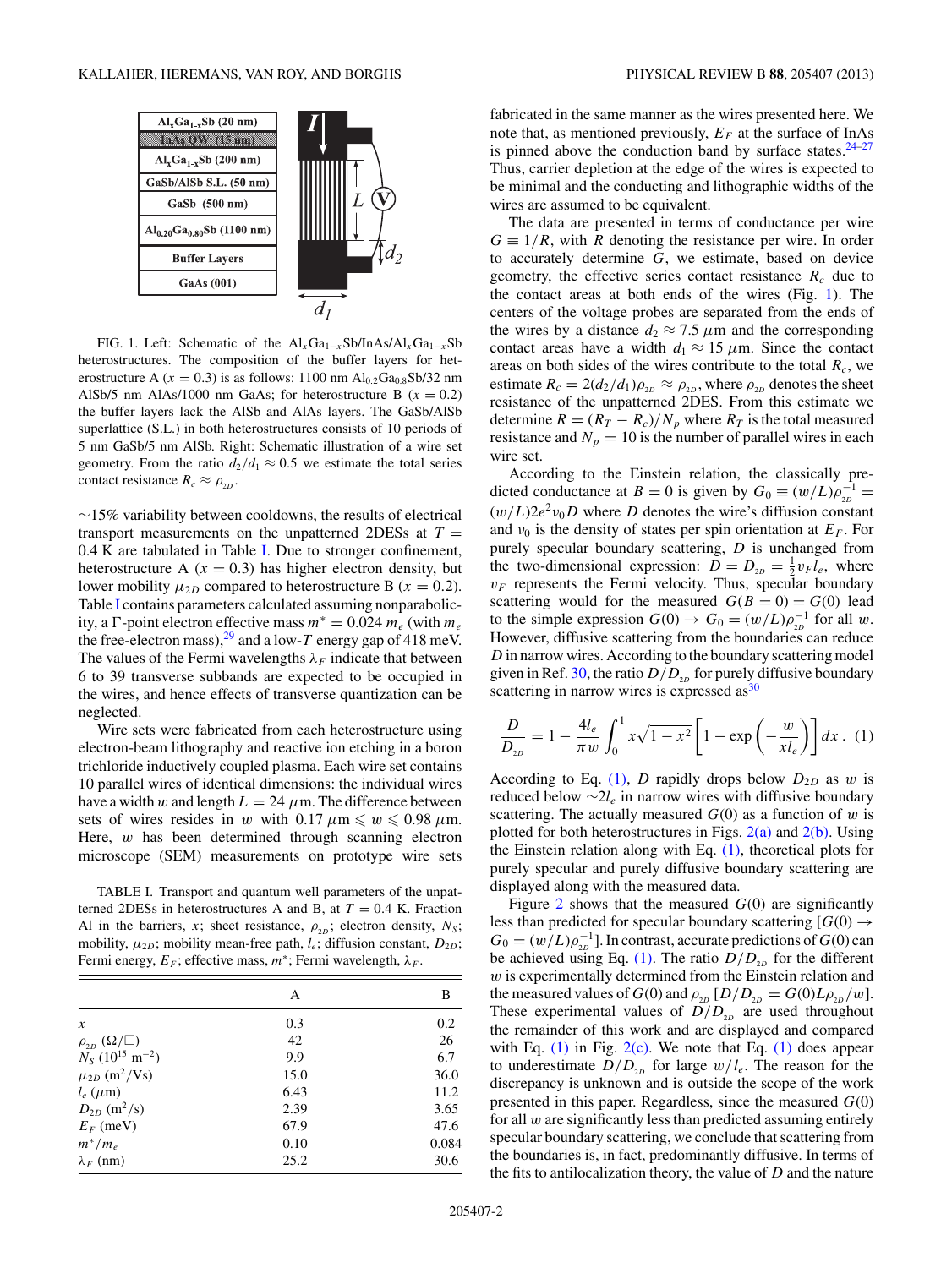<span id="page-2-0"></span>

FIG. 2. Dependence on wire width *w* of the measured conductance in zero applied magnetic field *G*(0) for wires fabricated from (a) heterostructure A (open circle) and (b) heterostructure B (filled circle). Solid and dashed lines in (a) and (b), respectively, depict the predicted *w* dependence for purely specular boundary scattering  $(G_0 = w/L\rho_{2D})$  and for purely diffusive boundary scattering [derived from Eq. [\(1\)\]](#page-1-0). (c) Values for the diffusion constant  $D/D_{2D}$  deduced from the measured  $G(0)$  data displayed in (a) and (b). The data show good agreement with Eq. [\(1\).](#page-1-0)

of the boundary scattering is important when calculating the effective value of the magnetic length  $L_B$ . In addition, as will be shown, the *w* dependence of *D* is found to directly impact the *w* dependencies of  $L_S$  and  $L_{\phi}$ .

The magnetoconductance  $\Delta G \equiv G(B) - G(0)$  obtained at  $T = 0.4$  K for wires fabricated from the two InAs 2DESs are depicted in Fig. 3. Except for the narrowest wires fabricated from heterostructure A ( $w = 0.17 \mu m$ ), wires fabricated from both heterostructures display the characteristic shape of antilocalization:  $\Delta G$  first decreases as  $|B|$  is initially increased from zero until  $\Delta G$  reaches a minimum at the field  $B_{\text{min}}$ , directly above which  $\Delta G$  increases as |B| increases further. The data for the narrowest wires fabricated from heterostructure A  $(w =$  $0.17 \mu$ m) will not be further analyzed since antilocalization is suppressed and not observed in these wires.

### **III. ANALYSIS AND RESULTS**

At  $B = 0$  and in the absence of SOI, the quantum correction per spin channel to the two-dimensional conductivity due to time-reversed trajectories in a Q1D system can be expressed as[31,32](#page-5-0)

$$
\delta(\rho_{2D}^{-1}) = -\frac{e^2}{h} \frac{L_{\phi}}{w}.
$$
 (2)

An applied *B* introduces time-reversal-symmetry breaking, expressed by a modification of  $L_{\phi}$  to include a magnetic length appropriate for the particular Q1D system  $L_B \equiv \sqrt{D \tau_B}$ , where  $\tau_B$  represents a magnetic field dephasing time.<sup>[5,11,30,33,34](#page-5-0)</sup> Under SOI, the role of  $L_{\phi}$  is assumed by a combination of effective singlet and triplet<sup>[5,7,10,11,22,](#page-5-0)[35](#page-6-0)</sup> length scales. The resulting singlet and triplet length scales  $L_{s,m}$  (with  $m = \pm 1,0$ 



FIG. 3. Measured change in conductance  $\Delta G \equiv G(B) - G(0)$ , at  $T = 0.4$  K as function of applied magnetic field *B* for wires of different widths (*w* as indicated) on heterostructure A (left column) and heterostructure B (right column). Solid lines are fits of the magnetoconductance traces to antilocalization theory.

and  $s = 0, 1$  are expressed as

$$
L_{s,m}(L_B) = \left(L_{\phi}^{-2} + \nu_{s,m}L_S^{-2} + L_B^{-2}\right)^{-\frac{1}{2}},\tag{3}
$$

where  $v_{s,m}$  are constants that we take as  $v_{1,\pm 1}=1$ ,  $v_{1,0}=2$ , and  $v_{0,0}=0$ , consistent with the anisotropic spin decoherence in (001) III-V 2DESs.<sup>[8,](#page-5-0)[36](#page-6-0)</sup> Here,  $L_S = \sqrt{D\tau_S}$  with  $\tau_S$  representing the spin decoherence time, and  $L_{\phi} \equiv \sqrt{D\tau_{\phi}}$  with  $\tau_{\phi}$  representing the phase decoherence time. Unlike the triplet contributions  $(L_{1,m})$ , the singlet  $(L_{0,0})$  contribution is not sensitive to spin decoherence under SOI  $(v_{0,0}=0)$ .<sup>[10,11,22](#page-5-0)[,35](#page-6-0)</sup> Noting that *δG* =  $(w/L)\rho_{2D}^{-1}$ , the *B* dependence of *δG*(*B*) = *G*(*B*) – *G*<sub>0</sub> in Q1D systems under SOI can now be described using a combination of length scale ratios  $L_{s,m}/L$  (Refs. [22](#page-5-0) and [34\)](#page-5-0):

$$
\delta G(B) = -\frac{e^2}{h} \frac{1}{L} \left( \sum_{m=\pm 1,0} L_{1,m}(L_B) - L_{0,0}(L_B) \right). \tag{4}
$$

We note that  $\Delta G = G(B) - G(0) = \delta G(B) - \delta G(0)$ , and hence the experimental data can be compared to fits to Eq. (4). For simplicity, we have neglected the short-time cutoff correction for ballistic wires suggested by Beenakker.<sup>[30](#page-5-0)</sup> Including a short-time cutoff when analyzing the data leads to extracted values of  $L<sub>S</sub>$  that are somewhat ( $\approx$ 20%) larger than the results presented here, but the short-time cutoff correction does not quantitatively or qualitatively impact the observed dependence of  $L_S$  on  $w$  and  $D$ .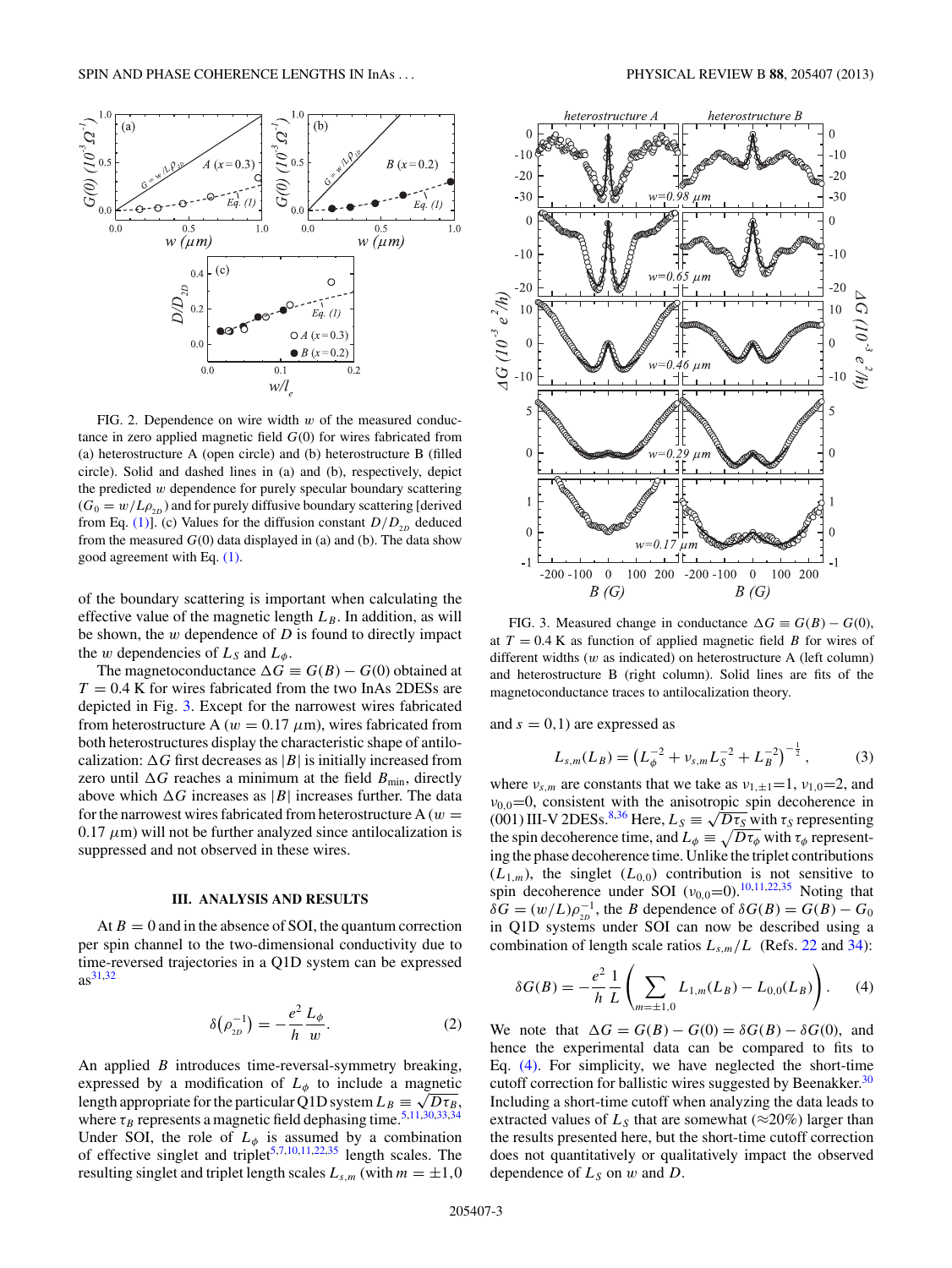<span id="page-3-0"></span>

FIG. 4. Extracted values of  $L<sub>S</sub>$  and  $L<sub>\phi</sub>$  obtained from fitting the measured  $\Delta G$  to the Q1D antilocalization model. (a) and (c) display the dependence of  $L<sub>S</sub>$  and  $L<sub>\phi</sub>$  for wires on heterostructure A. (b) and (d) display the dependence of  $L<sub>S</sub>$  and  $L<sub>\phi</sub>$  for wires on heterostructure B.

For Q1D wires where  $w \approx l_m \equiv \sqrt{\hbar/eB}$  and where  $l_e > w$ , phenomena due to modifications of the wave-function boundary conditions and ballistic flux cancellation have to be considered, and  $L_B$  is effectively described by<sup>22,30,33[,37](#page-6-0)</sup>

$$
L_B^{1D} = l_m \sqrt{\left(\frac{C_1 l_m^2 l_e}{w^3} + \frac{C_2 l_e^2}{w^2}\right) \frac{D}{D_{2D}}}.
$$
 (5)

The values of the numerical constants  $C_1$  and  $C_2$  depend on whether the boundary scattering is specular or diffusive, with  $C_1 = 2\pi$  and  $C_2 = 1.5$  for predominantly diffusive boundary scattering as considered here. $30$  The first fraction in Eq. (5) dominates at weak applied *B* ( $l_m > \sqrt{wl_e}$ ), while the second fraction dominates at higher *B* ( $l_m < \sqrt{wl_e}$ ).<sup>[30](#page-5-0)</sup>

In order to find values of  $L_S$  and  $L_\phi$  in the Q1D model, we fit the measured  $\Delta G$  to Eq. [\(4\)](#page-2-0) using Eqs. [\(3\)](#page-2-0) and (5) to evaluate  $L_{s,m}$  and  $L_B$ . The extracted values for  $L_S$  and  $L_\phi$  are presented in Fig. 4. The data displayed in Fig. 4 correspond to fits taken over the range  $|B| \lesssim 2B_{\text{min}}$  and the error bars correspond to the different values of  $L<sub>S</sub>$  and  $L<sub>\phi</sub>$  obtained by fitting over different ranges of *B* from  $1.5B_{\text{min}}$  to  $4B_{\text{min}}$ . Results from the Q1D model indicate differing dependencies of  $L<sub>S</sub>$  on  $w$ between wires fabricated from heterostructures A and B. For heterostructure A,  $L<sub>S</sub>$  decreases moderately as *w* narrows; for heterostructure B, *LS* increases moderately as *w* narrows. As a later discussion of  $L<sub>S</sub>$  will clarify, the dependence of  $L<sub>S</sub>$  on *w* is affected by the variation of *D* with  $w/l_e$  under diffusive boundary scattering, and *le* differs for heterostructures A and B. The extracted  $L_{\phi}$  for both heterostructures are found to decrease as *w* narrows.

We note that the functional dependence of  $\delta G(B)$  on *B* is determined, in part, by the effective dimensionality of the system.  $L_{s,m}$  decreases as  $|B|$  increases and a dimensional crossover from 1D ( $w < L_{s,m}$ ) to 2D ( $w > L_{s,m}$ ) can occur for  $L_{s,m} \approx w$  in the diffusive regime  $(l_e < w)$ .<sup>[15](#page-5-0)</sup> While in the narrower wires the condition  $w < L_{s,m}$  is fulfilled, in our widest wires ( $w = 0.98 \mu m$ ) and at the higher *B* considered, the  $L_{s,m}$  approach  $w$ . Yet, application of Eq. (5) experimentally

provides good fits to our data. We are moreover not aware of a theoretical description of antilocalization with dimensional crossover for wires where  $w < l_e$ . We hence have analyzed  $\Delta G$  without dimensional crossover in this work. The following discussion then focuses on  $L<sub>S</sub>$  and  $L<sub>\phi</sub>$  obtained by analyzing the data with the Q1D model.

#### **IV. DISCUSSION**

In order to explain the observed dependence of  $L_S$  on  $w$ (Fig. 4), we examine the dependence of  $L_S$  on *D*. Figures  $5(a)$ and 5(b) display the experimentally observed dependence of  $wL<sub>S</sub>$  on *D* for the wires fabricated from heterostructures A and B, respectively, showing that to a good approximation *wLS* scales linearly with *D*, implying  $L_S \propto D/w$ . The experimental dependence of *D* on  $w/l_e$  has already been discussed in a previous section, and is shown in Fig.  $2(c)$  to agree with Eq. [\(1\),](#page-1-0) valid for diffusive boundary scattering. The differing dependencies of  $L_S$  on *w* in Fig. 4 follow from  $L_S \propto D/w$ , taking into account the dependence of *D* on  $w/l_e$ . With a lower  $l_e = 6.43 \mu$ m in heterostructure A, compared to  $l_e = 11.2 \mu$ m in heterostructure B, in heterostructure A *w/le* spans a wider range and  $D$  has a stronger effect on  $L<sub>S</sub>$ . In heterostructure A, the decrease in *D* with narrowing *w* leads to a decrease in  $L_S$ , reversing the usual increase in  $L_S$  with narrowing w.<sup>[18–23](#page-5-0)</sup> We next explore the origin of our observation that  $L_S \propto D/w$ .

We are not aware of explicit theoretical predictions of the dependence of  $L_S$  on *D* and *w* in ballistic wires  $(l_e > w)$ with diffusive boundary scattering. Yet, for systems with dominant Rashba SOI[,38](#page-6-0) as will be assumed here, the *w*



FIG. 5. Plot of  $wL<sub>S</sub>$  versus the diffusion constant *D* in narrow wires fabricated from (a) heterostructure A and (b) heterostructure B. A linear dependence of  $wL<sub>S</sub>$  on *D* is found in both heterostructures; the numerical values indicate the proportionality constant between  $wL_S$  and  $D/D_{2D}$  for each heterostructure. The dependence of the phase coherence length  $L_{\phi}$  on *D* and *w* is shown in (c) for heterostructure A and in (d) for heterostructure B. A linear dependence of  $L_{\phi}$  on  $D^{2/3}w^{1/3}$  is consistent with the Nyquist decoherence mechanism in Q1D systems.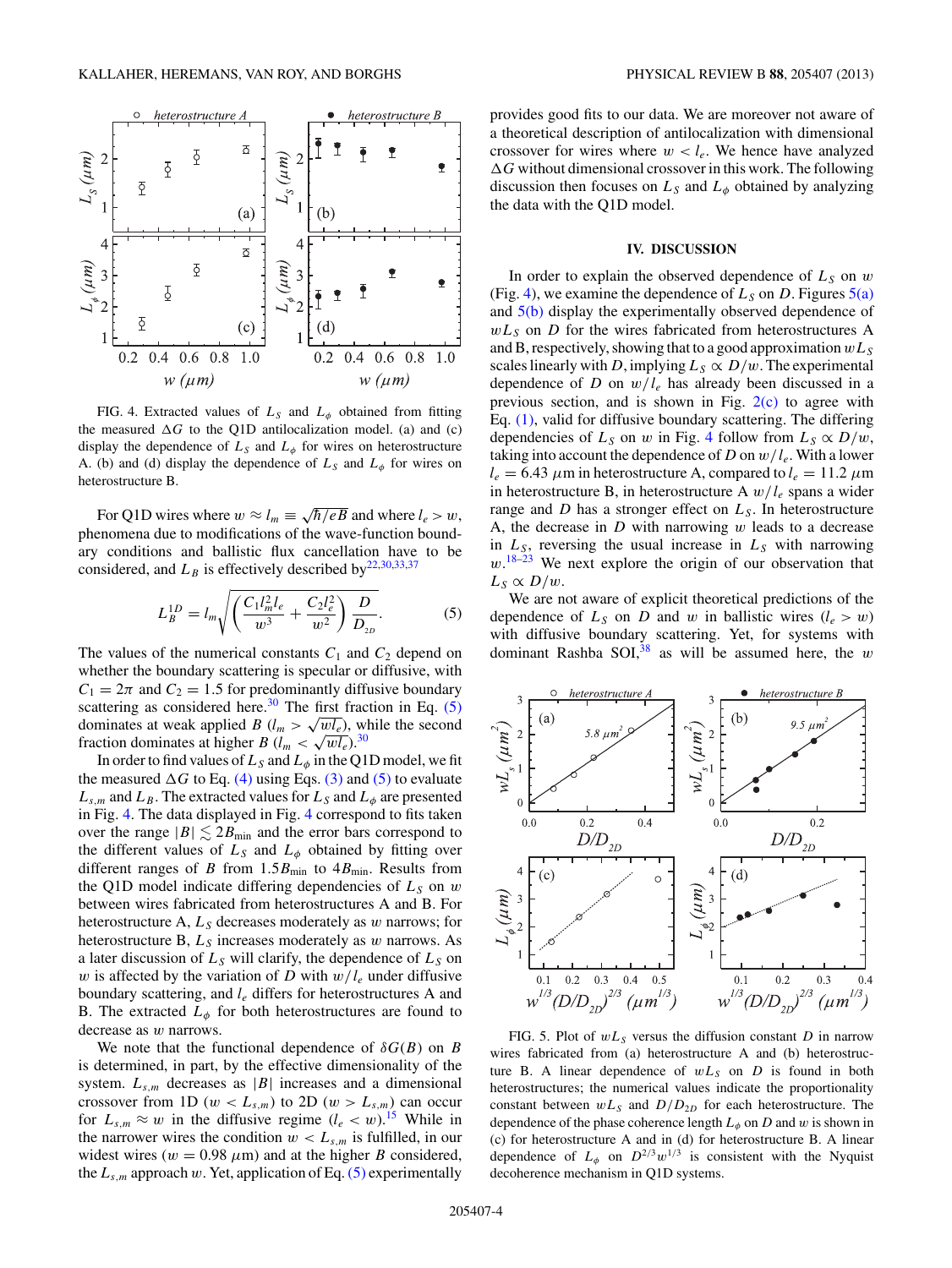dependence of  $L_S$  in diffusive wires (with  $l_e < w$ ,  $D = D_{2D}$ ) under the D'yakanov-Perel (DP) spin decoherence mechanism is theoretically predicted<sup>5,21</sup> to follow  $wL_S = \sqrt{12}L_{\Omega}^2$ , where the spin precession length  $L_{\Omega} = v_F / \Omega$  with  $\Omega$  representing the spin precession frequency under SOI. For systems with Rashba SOI, where the zero-*B* spin-splitting energy is  $\Delta_{\text{SO}} = 2k_F\alpha$ (with  $k_F = \sqrt{2\pi N_S}$  denoting the Fermi wave vector and  $\alpha$ the Rashba SOI parameter), we have  $\hbar \Omega = 2k_F \alpha$  and  $L_{\Omega} =$  $\hbar^2/(2m^* \alpha)$ .<sup>[5,21,](#page-5-0)[39](#page-6-0)</sup> Under the DP mechanism, the spin decoherence rate of the parent 2DES is given by  $1/\tau_S^{2D} = \Omega^2 \tau_e/2$ , with  $\tau_e$  the momentum scattering time  $(l_e = v_F \tau_e) \frac{5,8,9,18,39}{\sigma}$  $(l_e = v_F \tau_e) \frac{5,8,9,18,39}{\sigma}$  $(l_e = v_F \tau_e) \frac{5,8,9,18,39}{\sigma}$  $(l_e = v_F \tau_e) \frac{5,8,9,18,39}{\sigma}$ Then,  $D\tau_S^{2D} = (v_F/\Omega)^2 = L_{\Omega}^2$ . Combining  $wL_S = \sqrt{12}L_{\Omega}^2$ and  $D\tau_S^{2D} = L_{\Omega}^2$ , we obtain  $L_S = \sqrt{12}D\tau_S^{2D}/w$ . Hence, the dependence  $L_S \propto D/w$  is, in fact, predicted for spin decoherence due to the DP mechanism in narrow wires in the diffusive regime under Rashba SOI.

The dependence  $wL_s = \sqrt{12}L_{\Omega}^2$  for wires in the diffusive regime  $(l_e < w)$  is analogous to expressions for the magnetic length in such wires, where  $wL_B = \sqrt{3} l_m^2$ .<sup>[15,19,30,34](#page-5-0)</sup> The analogy relates to the concept that linear SOI effects can be ascribed to an effective magnetic vector potential. Then, the dependence of  $L<sub>S</sub>$  on  $w$  in narrow wires is expected to be similar to the dependence of  $L_B^{1D}$  on *w*, with  $L_{\Omega}$  assuming the role of  $l_m$ .<sup>[5,19](#page-5-0)</sup> For ballistic wires  $(l_e > w)$  in the *strong* field regime, Eq. [\(5\)](#page-3-0) yields  $wL_B^{1D} = \sqrt{C_2} l_m l_e$ , in contrast to the diffusive expres- $\sin wL_B = \sqrt{3} l_m^2$  (to compare both expressions, boundary scattering effects have been neglected). Therefore, in direct analogy, we suggest to modify the diffusive expression  $wL_s =$  $\sqrt{12}L_{\Omega}^2$  to a ballistic expression  $wL_s = \sqrt{12}L_{\Omega}l_e^*$ . We have retained the  $\sqrt{12}$  proportionality constant as in diffusive wires but applied an effective mean-free path  $l_e^* \equiv l_e(D/D_{2D})$  to account for boundary scattering. Using an effective meanfree path is here supported by the experimentally observed linear dependence of  $wL<sub>S</sub>$  on *D*. Thus, the analogy between magnetic vector potentials and spin-orbit effects leads us to model the extracted  $L_S$  in our ballistic wires with  $wL_S =$  $\sqrt{12}L_{\Omega}l_e(D/D_{2D})$ . This expression is in accordance with our observation that  $L_S \propto D/w$ . Using  $L_{\Omega} = \hbar^2/(2m^* \alpha)$  and applying the expression for  $wL_S$  to the data shown in Figs.  $5(a)$ and [5\(b\),](#page-3-0) we find  $\alpha \approx 5 \times 10^{-12}$  eV m for wires from both heterostructures.

The dependence  $L_S \propto D/w$  in narrow ballistic wires can also be qualitatively understood by considering the effect of scattering off wire boundaries on the spin decoherence rate under the DP mechanism. The spin decoherence rate under the DP mechanism is inversely proportional to the momentum scattering rate  $1/\tau_e^{36}$  $1/\tau_e^{36}$  $1/\tau_e^{36}$  as also expressed above in  $1/\tau_S^{2D}$  =  $\Omega^2 \tau_e/2$ . Scattering from wire boundaries increases the overall scattering rate in narrow wires above that in the parent 2DES. Using Matthiessen's rule, we estimate the effective overall scattering rate in narrow wires as  $1/\tau^* = \tau_e^{-1} + \tau_w^{-1}$  where  $\tau_w$ represents the time associated with scattering from the wire boundaries which we approximate by the average time it takes an electron to diffuse a distance  $w$  ( $\tau_w \approx w^2/D$ ). For very narrow ballistic wires where  $w \ll l_e$ , a good approximation for the InAs wires considered here, scattering off wire boundaries is much more frequent than scattering in the bulk 2DES and leads to  $\tau_w \ll \tau_e$  and, thus,  $\tau^* \approx \tau_w$ . Under the DP mechanism, the spin decoherence rate in the narrow ballistic

wires can then be estimated by  $1/\tau_S^{1D} = \Omega^2 \tau^*/2 \approx \Omega^2 \tau_w/2$ . One then finds  $L_S = \sqrt{D \tau_S^{1D}} \approx L_{\Omega} l_e(D/D_{2D})/w$ . Within a numerical constant, this qualitative expression agrees with the expression above. The qualitative approach shows that boundary scattering increases the overall scattering rate in narrow wires and can lead to a suppression of spin decoherence by motional narrowing  $(\Omega^2 \tau_w/2 < \Omega^2 \tau_e/2)$ ; however, the reduced *D* arising from *diffusive* boundary scattering tends to lower  $L_S$ .

The Rashba parameter  $\alpha$  can be obtained, separately, from Shubnikov–de Haas oscillations in magnetoresistance measurements[.40,41](#page-6-0) Rashba SOI causes a spin splitting of the Fermi surface, which can lead to beat nodes in the Shubnikov–de Haas oscillations. The spin-splitting energy  is expressed as $41,42$ 

$$
\epsilon = \sqrt{[\hbar \omega_c (1 - g^* m^* / 2m_e)]^2 + (2\alpha k_F)^2} - \hbar \omega_c, \quad (6)
$$

where  $\omega_c = eB/m^*$  is the cyclotron frequency,  $g^*$  is the effective Landé *g* factor. Under Rashba SOI, beat nodes in the Shubnikov–de Haas oscillations occur at values of *B* where  $\epsilon$ is an odd multiple of  $\hbar \omega_c/2$ . Shubnikov–de Haas oscillations measured for the unpatterned 2DES in heterostructure B are depicted in Fig. 6. One beat node corresponding to  $\epsilon = \hbar \omega_c/2$ and occurring at *B* = 0.55 T is observed. Using  $g^* = -15$ ,<sup>[29](#page-5-0)</sup> we calculate a Rashba parameter  $\alpha \approx 5.3 \times 10^{-12}$  eV m from Eq. (6), in good agreement with  $\alpha$  extracted from the observed dependence of  $L<sub>S</sub>$  on *D* and *w* in the Q1D model. The quantitative agreement between  $\alpha$  extracted by the two separate methods should not be overemphasized. As discussed previously, the Q1D model does not include the short-time cutoff which, if included, would lead to slightly larger values of  $L_S$  and, thus, a slightly lower value for  $\alpha$ ; nor does it include the dimensional crossover which is expected to result in smaller values of  $L<sub>S</sub>$  and, hence, larger values for  $\alpha$ . The comparison, however, strongly supports the hypothesis that  $wL_s \propto L_{\Omega}l_e(D/D_{2D})$ . For quantitative comparisons, more rigorous theoretical models for both the dependence of *LS* on *D/w* and for antilocalization in ballistic Q1D wires with diffusive boundary scattering, valid over a range of *w* and *B*, are needed.



FIG. 6. Shubnikov–de Haas oscillations in the magnetoresistance of the unpatterned 2DES in heterostructure B  $(T = 0.4 \text{ K})$ . The solid arrow highlights the observed beat node resulting from SOI in the 2DES.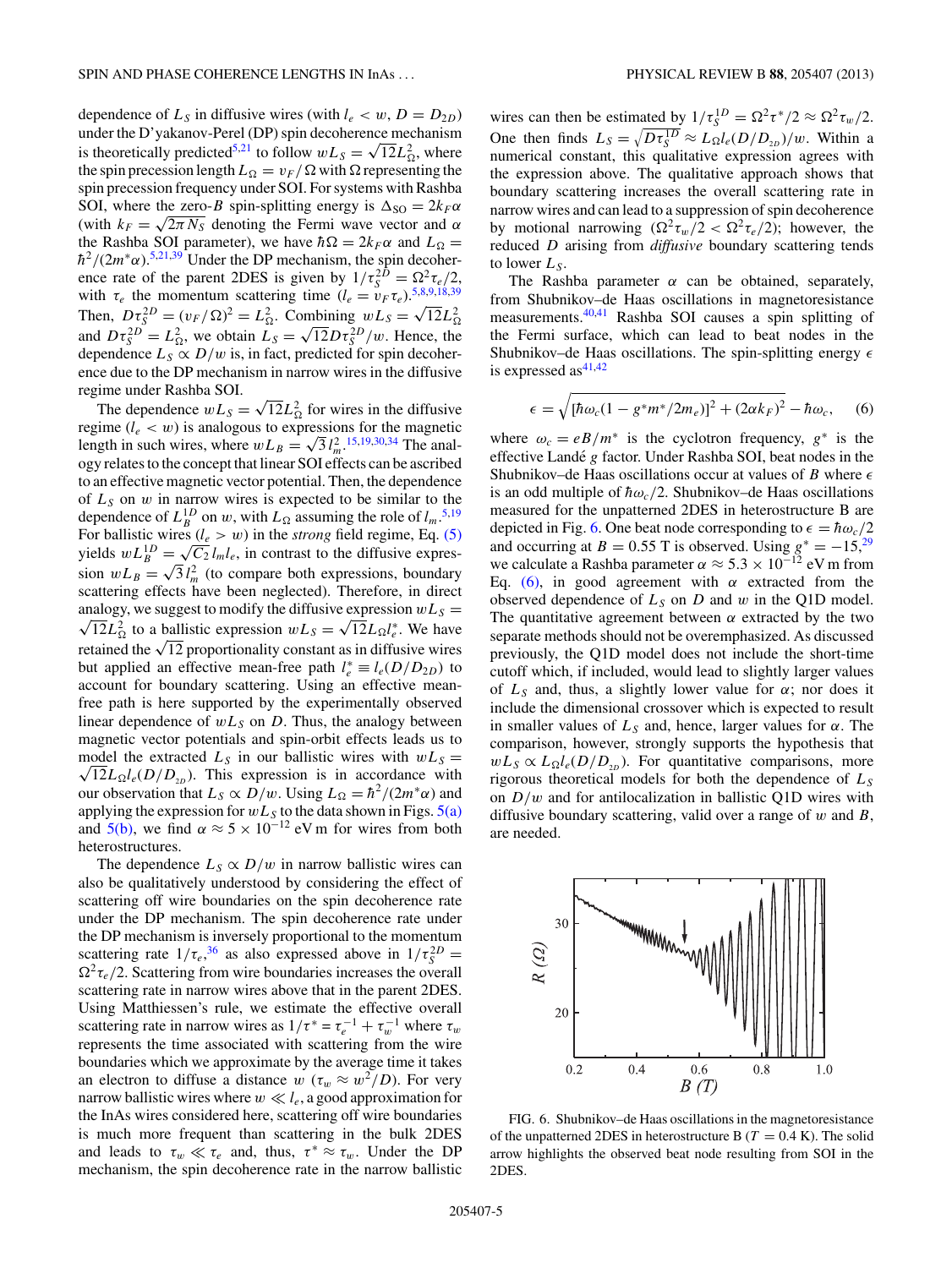<span id="page-5-0"></span>We note that for the narrowest wires from heterostructure B  $(w = 0.17 \mu m)$ ,  $L_s$  is smaller than predicted by the observed  $L_S \propto D/w$  dependence for larger *w*. For extremely narrow wires, it is reasonable to expect that additional mechanisms for spin decoherence are active. For instance, due to the narrow band gap in InAs, the Elliott-Yafet spin decoherence mechanism<sup>36</sup> may significantly affect  $L<sub>S</sub>$  in wires with very narrow *w* where the overall electron scattering rate (intrinsic plus boundary) is high.

A detailed discussion of quantum phase coherence in the InAs wires is outside the scope of this paper. The linear dependence of  $L_{\phi}$  on  $D^{2/3}w^{1/3}$  in Figs. [5\(c\)](#page-3-0) and [5\(d\)](#page-3-0) indicates that the extracted  $L_{\phi}$  are consistent with the Nyquist phase decoherence mechanism<sup>43,44</sup> in Q1D wires. It is indeed predicted that for Nyquist decoherence in Q1D wires,  $L^3_{\phi} =$  $\hbar^2 v_0 D^2 w / k_B T$  (where  $k_B$  denotes the Boltzmann constant). A deviation from the Nyquist prediction occurs at the widest *w*. Yet, such a deviation may be anticipated for wide *w*, as  $L_{\phi}$ is expected to saturate to its 2D value as the wire approaches the 2D regime.

- \* Present address: Modern Microsystems, Inc., 13213 Locksley Ln., Silver Spring, MD 20904, USA; ray@modernmicrosystems.com † heremans@vt.edu
- 1R. M. Lutchyn, J. D. Sau, and S. Das Sarma, [Phys. Rev. Lett.](http://dx.doi.org/10.1103/PhysRevLett.105.077001) **105**, [077001 \(2010\).](http://dx.doi.org/10.1103/PhysRevLett.105.077001)
- 2Y. Oreg, G. Refael, and F. von Oppen, [Phys. Rev. Lett.](http://dx.doi.org/10.1103/PhysRevLett.105.177002) **105**, 177002 [\(2010\).](http://dx.doi.org/10.1103/PhysRevLett.105.177002)
- <sup>3</sup>R. M. Lutchyn, T. D. Stanescu, and S. Das Sarma, *[Phys. Rev. Lett.](http://dx.doi.org/10.1103/PhysRevLett.106.127001)* **106**[, 127001 \(2011\).](http://dx.doi.org/10.1103/PhysRevLett.106.127001)
- 4T. D. Stanescu, R. M. Lutchyn, and S. Das Sarma, [Phys. Rev. B](http://dx.doi.org/10.1103/PhysRevB.84.144522) **84**, [144522 \(2011\).](http://dx.doi.org/10.1103/PhysRevB.84.144522)
- 5S. Kettemann, Phys. Rev. Lett. **98**[, 176808 \(2007\).](http://dx.doi.org/10.1103/PhysRevLett.98.176808)
- 6G. Bergmann, [Phys. Rep.](http://dx.doi.org/10.1016/0370-1573(84)90103-0) **107**, 1 (1984).
- 7S. Hikami, A. I. Larkin, and Y. Nagaoka, [Prog. Theor. Phys.](http://dx.doi.org/10.1143/PTP.63.707) **63**, [707 \(1980\).](http://dx.doi.org/10.1143/PTP.63.707)
- 8S. V. Iordanskii, Yu. B. Lyanda-Geller, and G. E. Pikus, Pis'ma Zh. Eksp. Teor. Fiz. **60**, 199 (1994) [JETP Lett. **60**, 206 (1994)].
- 9W. Knap, C. Skierbiszewski, A. Zduniak, E. Litwin-Staszewska, D. Bertho, F. Kobbi, J. L. Robert, G. E. Pikus, F. G. Pikus, S. V. Iordanskii, V. Mosser, K. Zekentes, and Yu. B. Lyanda-Geller, [Phys.](http://dx.doi.org/10.1103/PhysRevB.53.3912) Rev. B **53**[, 3912 \(1996\).](http://dx.doi.org/10.1103/PhysRevB.53.3912)
- 10M. M. Glazov and L. E. Golub, [Semicond. Sci. Technol.](http://dx.doi.org/10.1088/0268-1242/24/6/064007) **24**, 064007 [\(2009\).](http://dx.doi.org/10.1088/0268-1242/24/6/064007)
- 11P. Santhanam, S. Wind, and D. E. Prober, [Phys. Rev. B](http://dx.doi.org/10.1103/PhysRevB.35.3188) **35**, 3188 [\(1987\).](http://dx.doi.org/10.1103/PhysRevB.35.3188)
- <sup>12</sup>A. E. Hansen, M. T. Björk, I. C. Fasth, C. Thelander, and L. Samuelson, Phys. Rev. B **71**[, 205328 \(2005\).](http://dx.doi.org/10.1103/PhysRevB.71.205328)
- 13Dong Liang, J. Du, and X. P. A. Gao, [Phys. Rev. B](http://dx.doi.org/10.1103/PhysRevB.81.153304) **81**, 153304 [\(2010\).](http://dx.doi.org/10.1103/PhysRevB.81.153304)
- 14P. Roulleau, T. Choi, S. Riedi, T. Heinzel, I. Shorubalko, T. Ihn, and K. Ensslin, Phys. Rev. B **81**[, 155449 \(2010\).](http://dx.doi.org/10.1103/PhysRevB.81.155449)
- 15A. Wirthmann, Y. S. Gui, C. Zehnder, D. Heitmann, C. M. Hu, and S. Kettemann, [Physica E \(Amsterdam\)](http://dx.doi.org/10.1016/j.physe.2006.03.062) **34**, 493 [\(2006\).](http://dx.doi.org/10.1016/j.physe.2006.03.062)
- 16A. A. Kiselev and K. W. Kim, [Phys. Rev. B](http://dx.doi.org/10.1103/PhysRevB.61.13115) **61**, 13115 [\(2000\).](http://dx.doi.org/10.1103/PhysRevB.61.13115)

## **V. CONCLUSIONS**

In narrow ballistic wires lithographically patterned on highmobility InAs 2DESs, the dependencies of the spin coherence length  $L<sub>S</sub>$  on wire width  $w$  and diffusion constant  $D$  are experimentally studied by analyzing the quantum corrections to the conductivity due to antilocalization. Using a Q1D antilocalization approach, the extracted values of  $L<sub>S</sub>$  are found to show an overall weak dependence on *w*, with  $L_S \propto D/w$ . Diffusive boundary scattering in the narrow InAs wires results in *D* decreasing with decreasing  $w$ , affecting  $L<sub>S</sub>$  and the phase coherence length  $L_{\phi}$ . The often-observed increase in  $L_S$  as *w* narrows, arising from the  $L_S \propto 1/w$  dependence, is in the InAs wires largely canceled by the decreasing *D*.

#### **ACKNOWLEDGMENT**

The research is financially supported by the U.S. Department of Energy, Office of Basic Energy Sciences, Division of Materials Sciences and Engineering under Award No. DOE DE-FG02-08ER46532.

- 17T. P. Pareek and P. Bruno, [Phys. Rev. B](http://dx.doi.org/10.1103/PhysRevB.65.241305) **65**, 241305(R) [\(2002\).](http://dx.doi.org/10.1103/PhysRevB.65.241305)
- 18A. W. Holleitner, V. Sih, R. C. Myers, A. C. Gossard, and D. D. Awschalom, Phys. Rev. Lett. **97**[, 036805 \(2006\).](http://dx.doi.org/10.1103/PhysRevLett.97.036805)
- <sup>19</sup>Th. Schäpers, V. A. Guzenko, M. G. Pala, U. Zülicke, M. Governale, J. Knobbe, and H. Hardtdegen, [Phys. Rev. B](http://dx.doi.org/10.1103/PhysRevB.74.081301) **74**, 081301(R) [\(2006\).](http://dx.doi.org/10.1103/PhysRevB.74.081301)
- 20Y. Kunihashi, M. Kohda, and J. Nitta, [Phys. Rev. Lett.](http://dx.doi.org/10.1103/PhysRevLett.102.226601) **102**, 226601 [\(2009\).](http://dx.doi.org/10.1103/PhysRevLett.102.226601)
- <sup>21</sup>P. Lehnen, Th. Schäpers, N. Kaluza, N. Thillosen, and H. Hardtdegen, Phys. Rev. B **76**[, 205307 \(2007\).](http://dx.doi.org/10.1103/PhysRevB.76.205307)
- 22R. L. Kallaher, J. J. Heremans, N. Goel, S. J. Chung, and M. B. Santos, Phys. Rev. B **81**[, 035335 \(2010\).](http://dx.doi.org/10.1103/PhysRevB.81.035335)
- 23M. Rudolph and J. J. Heremans, Phys. Rev. B **83**[, 205410 \(2011\).](http://dx.doi.org/10.1103/PhysRevB.83.205410)
- 24D. C. Tsui, Phys. Rev. B **12**[, 5739 \(1975\).](http://dx.doi.org/10.1103/PhysRevB.12.5739)
- 25T. Mochizuki, R. Masutomi, and T. Okamoto, [Phys. Rev. Lett.](http://dx.doi.org/10.1103/PhysRevLett.101.267204) **101**, [267204 \(2008\).](http://dx.doi.org/10.1103/PhysRevLett.101.267204)
- 26M. Noguchi, K. Hirakawa, and T. Ikoma, [Phys. Rev. Lett.](http://dx.doi.org/10.1103/PhysRevLett.66.2243) **66**, 2243 [\(1991\).](http://dx.doi.org/10.1103/PhysRevLett.66.2243)
- <sup>27</sup>S. Bhargava, H. R. Blank, V. Narayanamurti, and H. Kroemer, [Appl.](http://dx.doi.org/10.1063/1.118271) Phys. Lett. **70**[, 759 \(1997\).](http://dx.doi.org/10.1063/1.118271)
- <sup>28</sup>G. Mihajlović, J. E. Pearson, S. D. Bader, and A. Hoffmann, *[Phys.](http://dx.doi.org/10.1103/PhysRevLett.104.237202)* Rev. Lett. **104**[, 237202 \(2010\).](http://dx.doi.org/10.1103/PhysRevLett.104.237202)
- <sup>29</sup>*Landolt-Bornstein: Numerical Data and Functional Relationships in Science and Technology*, edited by O. Madelung, M. Schulz, and H. Weiss (Springer, Berlin, 1984), Vol. 17a, pp. 297–310.
- 30C. W. J. Beenakker and H. van Houten, [Phys. Rev. B](http://dx.doi.org/10.1103/PhysRevB.38.3232) **38**, 3232 [\(1988\).](http://dx.doi.org/10.1103/PhysRevB.38.3232)
- 31R. G. Wheeler, K. K. Choi, A. Goel, R. Wisnieff, and D. E. Prober, [Phys. Rev. Lett.](http://dx.doi.org/10.1103/PhysRevLett.49.1674) **49**, 1674 (1982).
- 32K. K. Choi, D. C. Tsui, and K. Alavi, [Phys. Rev. B](http://dx.doi.org/10.1103/PhysRevB.36.7751) **36**, 7751 [\(1987\).](http://dx.doi.org/10.1103/PhysRevB.36.7751)
- 33 Ç. Kurdak, A. M. Chang, A. Chin, and T. Y. Chang, *[Phys. Rev. B](http://dx.doi.org/10.1103/PhysRevB.46.6846)* **46**[, 6846 \(1992\).](http://dx.doi.org/10.1103/PhysRevB.46.6846)
- 34J. C. Licini, G. J. Dolan, and D. J. Bishop, [Phys. Rev. Lett.](http://dx.doi.org/10.1103/PhysRevLett.54.1585) **54**, 1585 [\(1985\).](http://dx.doi.org/10.1103/PhysRevLett.54.1585)